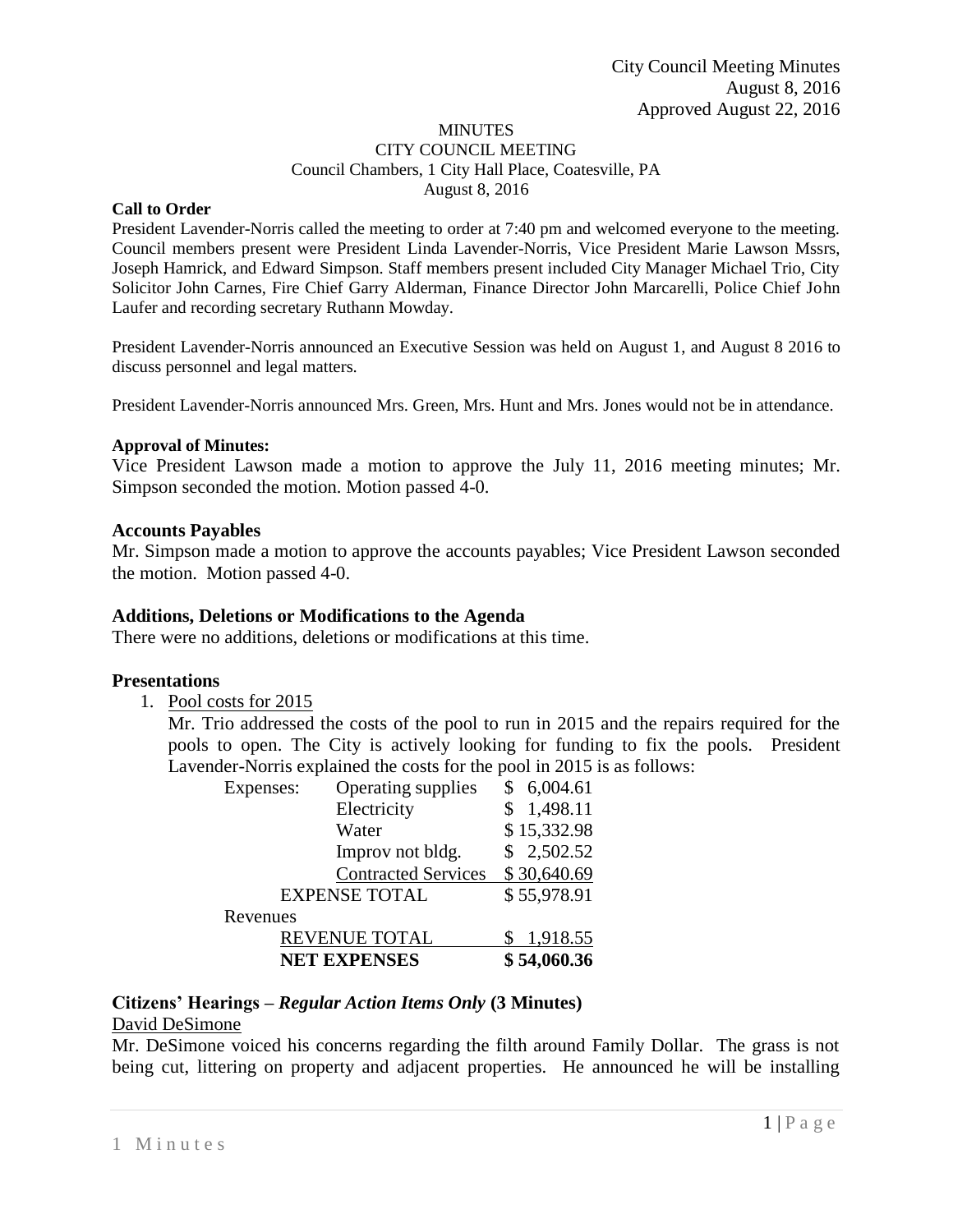cameras around his properties and the Police Department is welcome to access the videos at any time.

Vice President Lawson made a motion to close citizens' hearings on regular action items only; Mr. Simpson seconded the motion. Motion passed 4-0.

### **Regular Action Items**

1. Receive and consider Resolution disposition of records as set forth in the municipal records manual

Mr. Trio explained the departments are working on disposing records as allowable by the municipal records manual. President Lavender-Norris suggested looking into a resident shredding event.

Vice President Lawson made a motion to approve the Resolution disposition of records as set forth in the municipal records manual; Mr. Simpson seconded the motion. Motion passed 4-0.

2. Receive and consider Resolution amending the City of Coatesville Right-to-Know Policy for public records and taking other official action with respect to public records Mr. Carnes explained the amendment is due to administration changes.

Vice President Lawson made a motion to approve the Resolution amending the City of Coatesville Right-to-Know Policy for public records and taking other official action with respect to public records: Mr. Simpson seconded the motion. Motion passed 4-0.

3. Receive and consider Designation of Agent Resolution Mr. Simpson made a motion to approve the designation of agent resolution; Vice President Lawson seconded the motion. Motion passed 4-0.

### **Discussion Item**

1. Discuss dining outside in the business district

President Lavender-Norris explained the City now has facilities to put out tables for patrons. We want to relax the Ordinance to allow outside dining. It will be good for the businesses and the residents. Mr. Hamrick inquired about how much space on the sidewalk would be blocked, they are only so wide. Vice President Lawson suggested looking at other municipalities and see their rules and regulations for outside dining. Mr. Simpson agreed. Mr. Trio sated the City would have to set standards such as no outdoor cooking. An Ordinance will need to be drafted.

2. Discuss Family Dollar

Mr. Hamrick stated the store should be fined. Vice President Lawson stated she was so excited for the store to open, then there was trash, dead trees, shopping carts in retention pond. Mr. Trio stated the store owners have been cited. They are currently running under a temp U&O. The original company BOOS Development sold to another CO. The basin is not draining and no stop guards. Vice President Lawson stated the sign for the building is in the back. Mr. Hamrick suggested management hire someone to maintain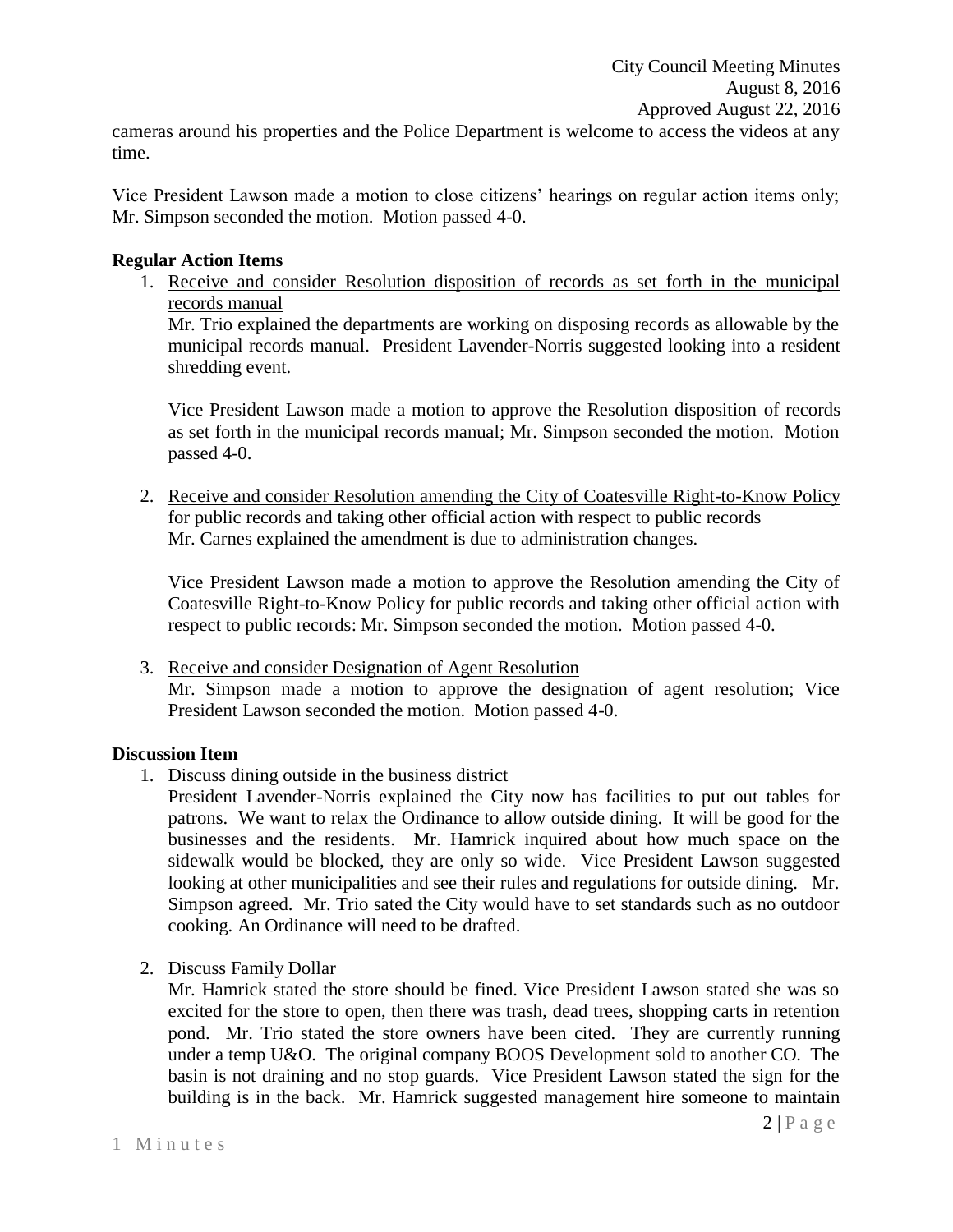the property outside. President Lavender-Norris explained the store will not get a permanent U&O until all the issues have been addressed. Mr. Trio said the City can shut them down. President Lavender-Norris stated they have no consideration for the surrounding area. Very disappointed in them.

## **Solicitors Report**

Mr. Carnes announced that he:

- Assisted in completion of Kaboom! Inc. park project for the West End Park
- Prepared advertisement for ACR Machine's proposed ordinance converting 3 l lots from the C-3 Zoning District into the light Industry I-1 District and establishing conditional use procedures to address increases in lot coverage, reduction in off-street parking and other items.
- Worked with DEPG +regarding its projects on Lincoln Highway in the City and prepared a revised Memorandum of Understanding which has been sent to DEPG for comments and response.
- Subdivision project (W. Caln and Valley Townships) Assisted City Engineer with subdivision add-on 5 acre lot (already subject to City easement) connecting property south of the By-pass to Route 340.
- Worked on various matters involving litigation and assisted the City in its interpretation of codes, rules and regulations.

# **City Manager's Report**

Mr. Trio announced:

- City Hall Renovation Project
	- o Designs 80% complete
	- o Construction numbers have come in significantly increased costs on general bids
	- o City and JCI are investigating cost savings, however the full expansion/new upper floor designed in the original plan will need to be reduced.
	- o No revisions to the district court portion of the project can be included in the value engineering/cost cutting analysis.
- City energy savings project
	- o West End of city from 82 is completed
	- o Expected completions and closeout of project if balance of fixtures is mid-September.
- RDA/Development Agreement
	- o DEPG filed zoning amendments for implementation of the Gateway development plan.
	- o First round of environmental testing is completed. RDA processing change orders and effect on the project funding
- Route 82 and Lincoln Highway
	- o PennDot HOP filed May 13, 2016. Estimated date of issuance is Nov/Dec 2016. With funding, construction can progress through completion in 2017.
- CDBG Programming
	- o The City engineer is completing the 2016-2017 application for applicable funding to address infrastructure needs of the City.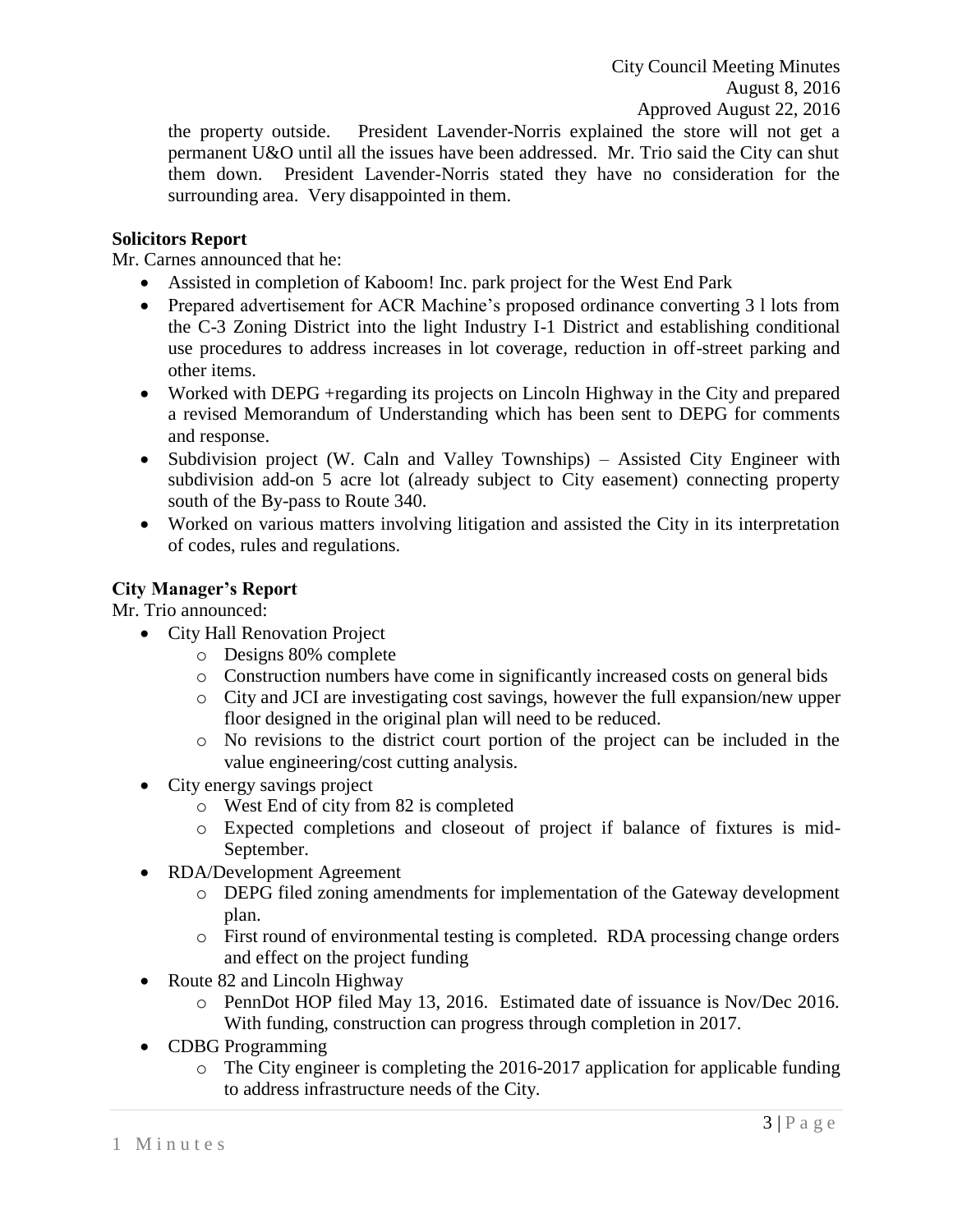- Approximately 1.75 million dollars in infrastructure and business district improvement projects have been identified and proposed by the City.
- Brandywine Splash Pad
	- o Thank you Sonia Huntzinger for the rededication event at the splash pad
- Code Enforcement
	- $\circ$  Department working within expectations. Minimal complaints since outsourcing
	- o Good reports on public service from residents and business
- ZHB Cases
	- $\circ$  Breathe Center at North 5<sup>th</sup> Avenue- Reuse of existing Senior Center as Religious Use (Special Exception) hearing conducted July 2016. Applicant has not agreed to conditions imposed by the Zoning Hearing Board.
- Grand Prix
	- o Presentation next council meeting
	- o Not a race, it is a rally
	- o Actively looking for volunteers

## **Citizens' Hearings –** *Non-Agenda Items Only* **(3 Minutes)**

### David DeSimone

Mr. DeSimone voiced his concerns regarding the satellite companies installing without permission from owners. They are not doing PA 1 calls or anything. He thanked Ms. Huntzinger and Mrs. Lewis for all they have done. He thanked Mr. Johnson for sweeping the street in front of district court. He asked the City to look into an Ordinance for business to police the trash around their buildings.

### Khadijah AlAmin

Ms. AlAmin extended a personal thank you to the Chief and Sergeant Ollis for helping her sister with a health issue at the Brandywine Health Fair. The Chief and Sergeant stayed with her sister until the ambulance came. Ms. AlAmin voiced her concerns regarding the trash pickup. Her trash can is not full every week and the company does not pick up her trash. The trash should be picked up weekly whether full or not.

Mr. Simpson made a motion to close citizens' hearing on non-agenda items only; Vice President Lawson seconded the motion. Motion passed 4-0.

### **Special Events**

1. Jubilee Evangelistic Ministries, Inc. for a "Tent Revival" August 21-27, 2016 (6:00pm to 11:00 pm) and August 28, 2016 (11 am to 11pm) at Abdala Park.

Reverend Fullwood announced the church is sponsoring an outreach event. An amendment was requested for the whole day on the  $28<sup>th</sup>$  of August. Vice President Lawson voiced her concerns on the ending time due to curfew and back to school. Rev, Fullwood explained the time was set for 11 pm which includes the cleanup time also. The event actually ends at 10 pm.